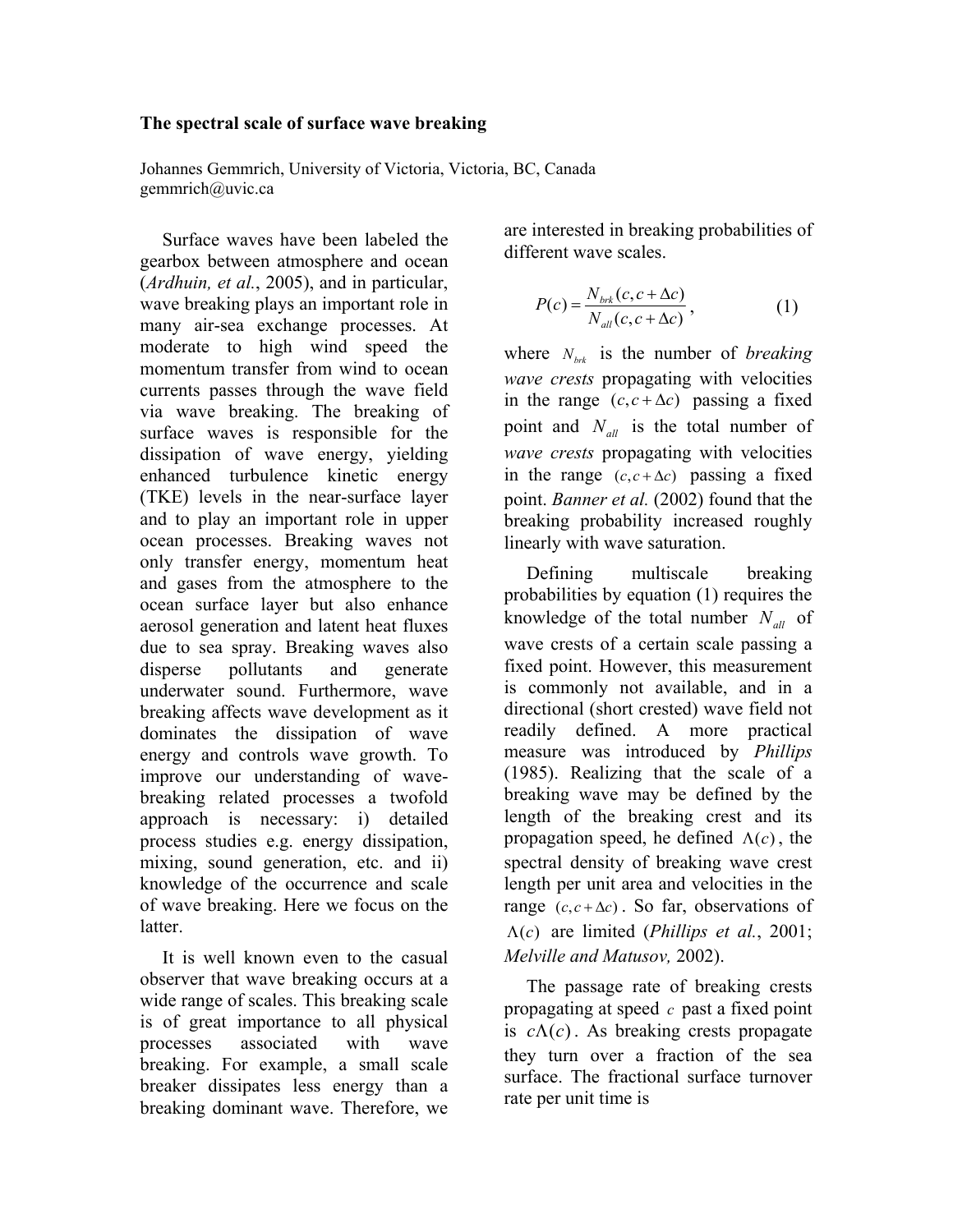$$
R = \int c\Lambda(c)dc
$$
 (2)

which can also be interpreted as the breaking frequency at a fixed point  $\tilde{P}_{brk} = R$  (*Phillips*, 1985).

Towed hydrofoil experiments (*Duncan,* 1981) established the rate of energy loss per unit length of breaking crest to be proportional to  $c^5$ , where c is the crest propagation speed. Therefore, the fourth and fifth moment of  $\Lambda(c)$  are related to the dynamics of wave breaking. The wave energy dissipation due to the breaking of waves of scale corresponding to phase speed *c* is

$$
\varepsilon(c)dc = b\rho g^{-1}c^{5}\Lambda(c)dc \qquad (3)
$$

where *b* is an unknown, nondimensional proportionality factor, assumed to be constant (*Phillips,* 1985).

The total energy dissipation associated with whitecapping is

$$
E = b\rho g^{-1} \int c^5 \Lambda(c) dc \tag{4}
$$

The spectrally resolved momentum flux from breaking waves to currents is

$$
m(c)dc = b\rho g^{-1}c^4\Lambda(c)dc, \qquad (5)
$$

yielding a total momentum flux from the wave field to currents

$$
M = b\rho g^{-1} \int c^4 \Lambda(c) dc.
$$
 (6)

However, it should be stressed that any quantitative assessments of energy dissipation and momentum fluxes directly depend on the proportionality factor *b*, and therefore require a thorough understanding of its value and functional behaviour.

Although this theoretical framework of energy dissipation based on breaking crest distributions has been developed

two decades ago, observations of  $\Lambda(c)$ in the ocean are still very limited (Ding & Farmer, 1994, Phillips et al., 2001, Melville & Matusov, 2002) and are inconclusive.

### **Observations**

We describe observations of breaking crest distributions in the open ocean at wind speeds of  $10 - 12$  m/s and examine the implied energy dissipation, momentum flux and breaking frequency.

Observations of the surface wave field were taken as part of the FAIRS (Fluxes, Air-sea Interaction and Remote Sensing) experiment aboard the research platform *FLIP* in the open ocean 150 km offshore of the central Californian coast (Gemmrich & Farmer, 2004). Two analog black/white video cameras mounted on *R/P FLIP* yielded recordings of the ocean surface with overlapping fields of view of 15.4 x 20.5 m (Camera 1) and 9 x 12 m (Camera 2).

The video recordings were digitized at 640 x 480 pixels, ensuring that even the smallest visible whitecaps were resolved. Differential images were generated by subtracting successive video frames. These images highlight propagating breaking crests and filter out all stationary signals including foam. An image processing scheme approximates the identified breaking crests as ellipses, and their major axes define half the length of the breaking crest  $L_{bc}/2$ . Displacement of the ellipse's centroid yields the raw propagation speed of the breaking crest  $\tilde{c}_{hr}$ . Subtracting the potential advection by the orbital motion of underlying longer waves  $u_{orb}$  yields the true breaker speed  $c_{br} = \tilde{c}_{br} - u_{orb}$ . The equivalent linear phase speed *c* of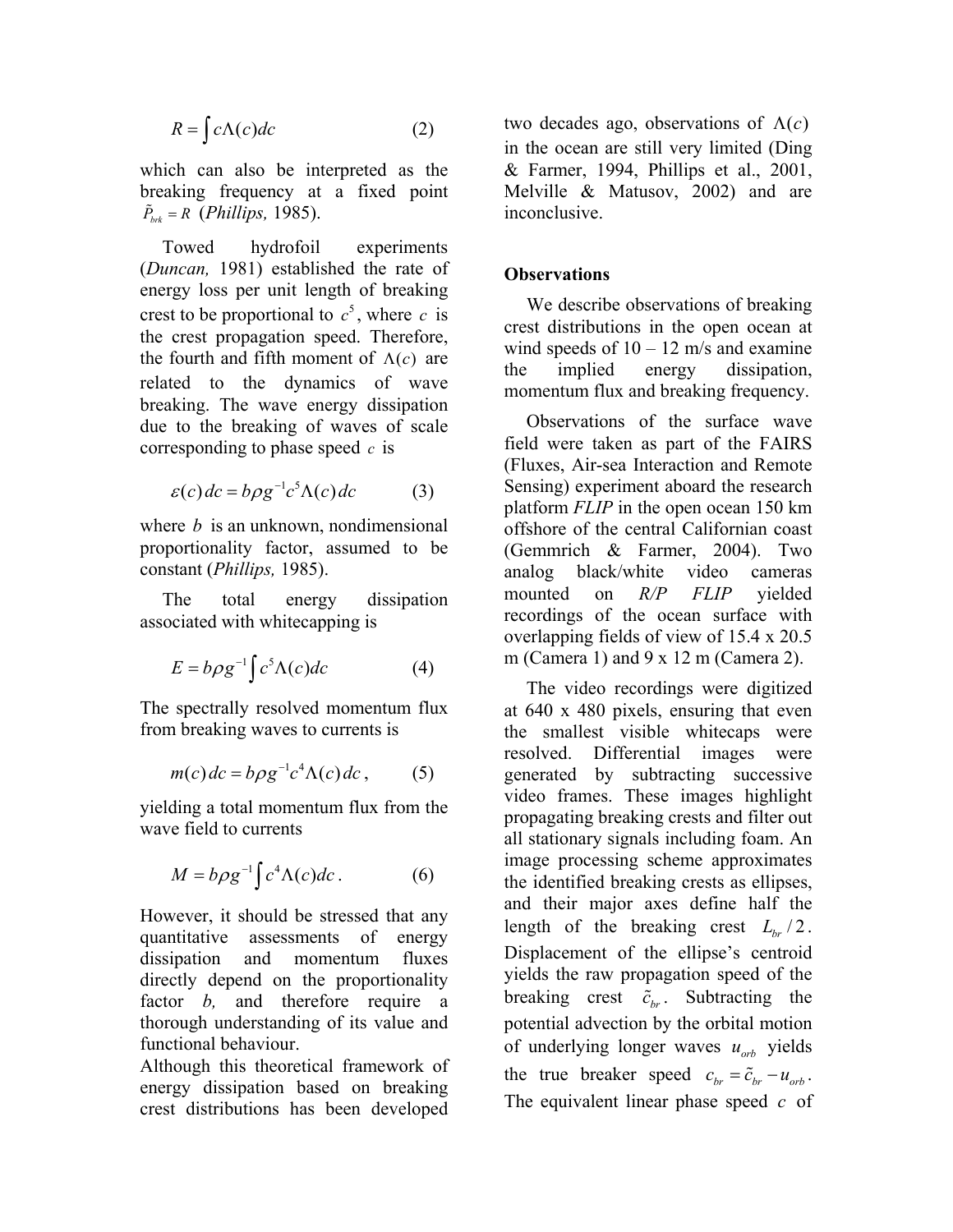the wave associated with the breaking crest is somewhat larger (Melville & Matusov, 2002); here we take  $c = c_{bc} / 0.85$ .

The FAIRS experiment included wind conditions ranging from almost calm up to 15 m/s. The resulting wave field ranged from purely swell conditions with significant wave height  $H<sub>s</sub>$  < 1m to young wind seas on top of swell with  $H_s > 4m$ . Here we report on four fetch-unlimited data sets recorded under various wind forcing and wave field conditions.

Data set I, September 29, 2000, 0950 to 1450UTC follows a period of increasing wind speed. For several days prior to this data set winds were very light  $(\leq 4 \text{ m/s})$  and the wave field was dominated by swell with  $H_s$  < lm. Approximately 11 hours before the start of this data set the wind speed *u10* increased steadily for a period of 10 hours and peaked at  $u_{10} = 12.8 \text{ ms}^{-1}$ . Throughout the data set the wind speed stayed nearly constant at 12m/s. At the beginning of the data set the significant wave height had increased to  $H<sub>s</sub> = 2.8$ m and continued to rise to 3.1m. The dominant wave period was  $f<sub>n</sub> = 0.13 \text{ Hz}$ and the wave age  $c_p/u^* \approx 26$ , where  $c_p$  is the phase speed of the dominant waves and  $u*$  is the friction velocity in air. This data set represents a *developing sea*.

Data set II on October 3, 0005 UTC – 0230 UTC occurred after three days of sustained wind speed  $u_{10}$  > 10 m/s with well developed wind waves at wave age  $c_p/u^* \approx 34$ , significant wave height  $H<sub>s</sub> = 3$ m and dominant frequency  $f_p = 0.11$  Hz. The wind speed was  $u_{10} \approx$  11.5 m/s. This data set represents a *developed sea*.

The third data set, October 3, 2345 UTC – October 4, 0245 UTC, represents a *fully developed sea*. The dominant frequency remained unchanged at  $f_p = 0.1 \text{ Hz}$ , the wind speed has increased to  $u_{10} \approx 12.5$  m/s and the significant wave height reached  $H<sub>s</sub> = 3.2$  m at a wave age c<sub>p</sub>/u<sup>\*</sup> ≈36.

Data set IV on October 10, 1100 - 1430 UTC occurred at the end of a rapid increase of wind speed from <5m/s to ≈13m/s. The significant wave height increased from <2m to >4m. The data set itself covers the period of slow increase in wind speed, from 11.8 m/s to 13 m/s, but a significant increase in wave height from  $H<sub>s</sub> = 2.5$ m to  $H<sub>s</sub> = 3.9$  m and reduction in dominant wave frequency from  $f<sub>n</sub> = 0.16$  Hz to  $f_p = 0.1 \text{ Hz}$ . The wave age was  $c_p/u^* \approx 35$ . This data set represents a growing sea superimposed onto significant swell and will be labeled *mixed sea.* 

# **Scale of breaking waves**

Our analysis extracts the phase speed  $c_{\text{br}}$  of every breaking event occurring within the video footprint during the observation period. Normalization of the breaking wave phase speed by the dominant phase speed  $c_{br}/c_p$  yields information on the spectral occurrence of wave breaking.

Wave breaking occurs over a wide range of scales (Figure 1, Figure 2). However, the breaking scales cover different ranges of the wave spectrum, depending on wave development. In the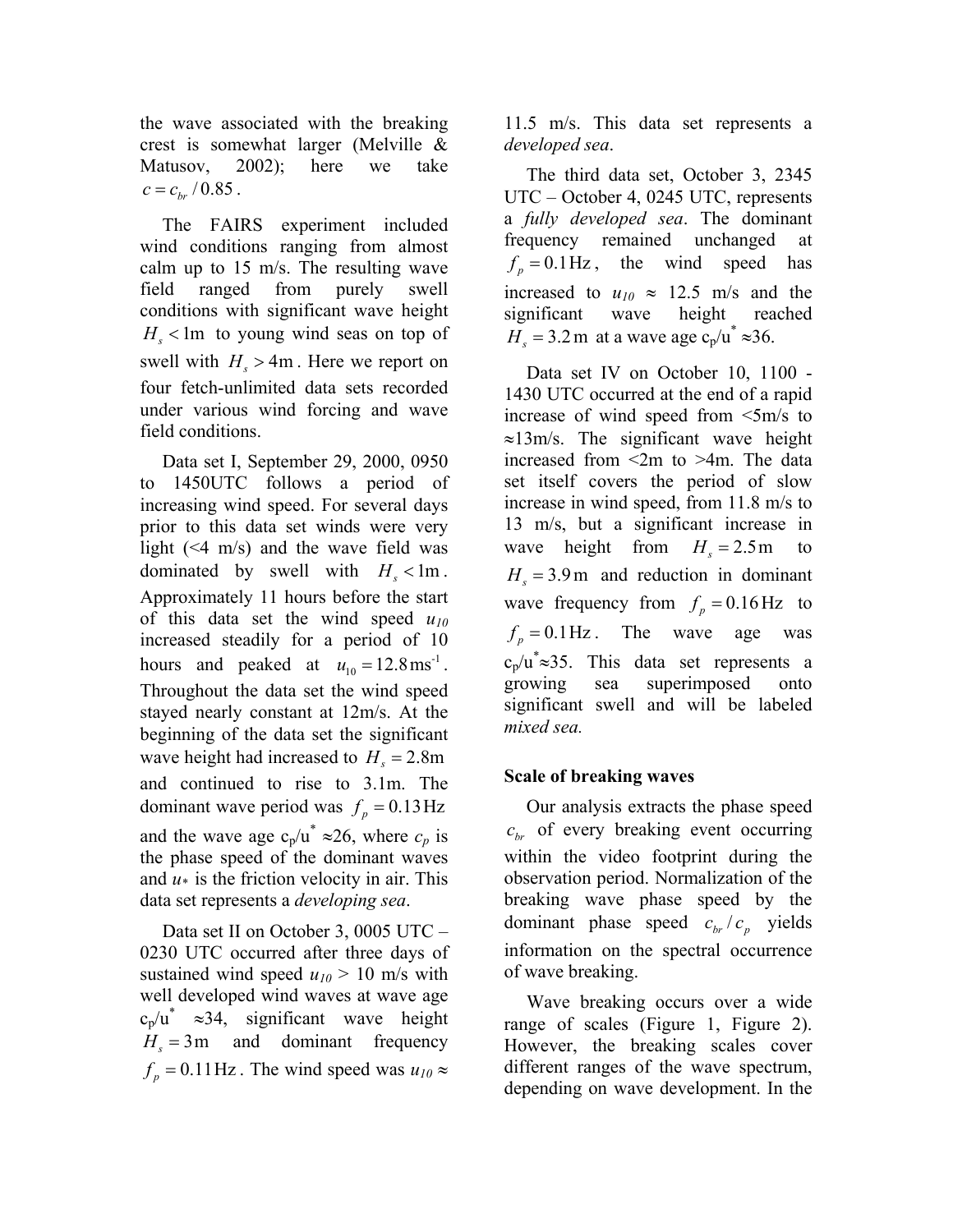young sea case, phase speeds of breaking waves range from roughly 1/10 of the dominant phase speed (*i.e.* with a wavelength corresponding to 1/100 of the dominant wavelength) up to the dominant waves. In contrast, in a fully developed sea we observed hardly any breaking at scales corresponding to phase speeds larger than about  $0.4 c<sub>p</sub>$ . As the wave age increases, the distribution of breaking scales narrows significantly and the peak of the breaker phase speed distribution shifts from about  $0.4 c_n$  to  $0.2 c_n$ .



Figure 1: Distribution of the normalized whitecap propagation speed  $c_{brk}/c_p$  as obtained from Camera 1 (gray bars) and Camera 2 (black bars). The four data sets described in the text are indicated by I – IV.

### **Breaking crest length distribution** *Λ(c)*

For each breaking event the whitecap propagation speed  $c_{hr}$ , the length of the major object axis  $L_{br}$  and the event duration  $t_{br}$  are known. At an arbitrary instant during the total observation period *T*, the expected breaking crest length of an individual event is  $L_{br} t_{br}/T$ .

The expected breaking crest length of an event in the speed range  $c, c + \Delta c$  is the summation over all events which are within this speed range,  $\sum L_{br} t_{br}/T$ . Thus, the average length of breaking crest per unit area per unit speed interval  $\Lambda(c)$   $dc = \sum L_{br} t_{br} / (T A)$ , where *A* is the area of the video footprint and the results are transformed to linear phase speed dependence.

The breaking crest length distribution  $\Lambda(c)$  shows a slightly different behaviour than the breaking occurrence rates given in Figure 1. For the following analysis, data set I, which occurred during a period of rapid wave field development, has been divided into two segment of equal number of whitecap events.

For all five data segments,  $\Lambda(c)$ peaks at intermediate wave scales with phase speeds of  $3 - 4 \text{ ms}^{-1}$ , corresponding to  $c / c_p \approx 0.3$  (Figure 2). In the peak region,  $\Lambda(c)$  values of the different data sets vary by roughly a factor two, whereas at the smallest and the largest wave scales the different data sets spread more than one order of magnitude. Melville and Matusov (2002) found a scaling factor  $(10 / u_{10})^3$ , where  $u_{10}$  is the 10 m height wind speed value in  $ms^{-1}$ , to collapse their data sets recorded at average wind speeds between  $7.2 \text{ ms}^{-1}$  and  $13.6 \text{ ms}^{-1}$ . For our four data sets this scaling factor varies by less than 15% and therefore does not significantly reduce the spreading between  $\Lambda(c)$  values of the different data set. Furthermore, we do not expect that a physically arbitrary scaling factor would be universally applicable.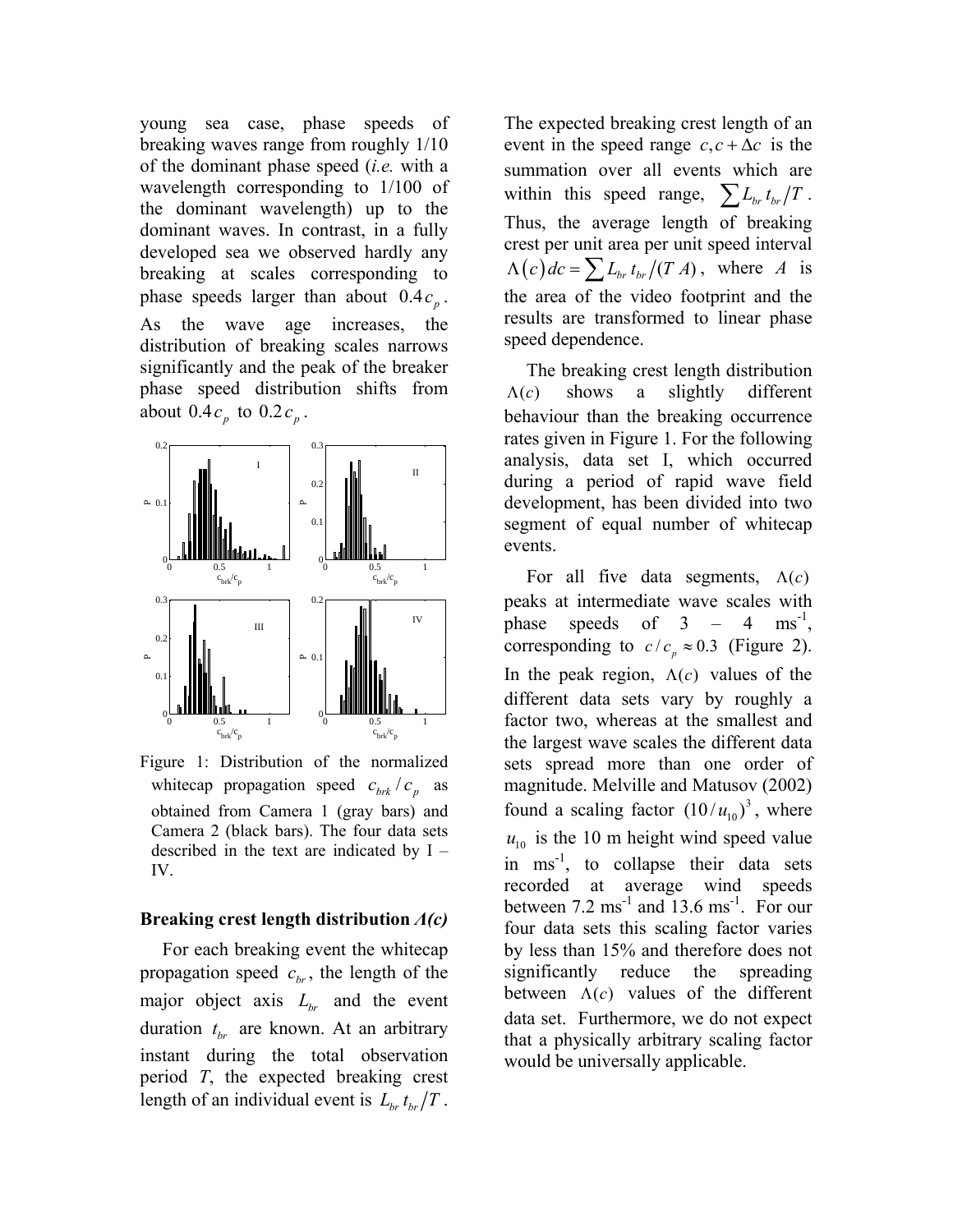

Figure 2: Breaking crest length per unit area  $\Lambda(c)$  as function of the breaking wave phase speed *c*. The symbols  $( \bigcirc, \nabla, \Box, \Diamond, \star)$ correspond to data sets (Ia, Ib, II, III, IV), respectively. The dashed line indicates a <sup>6</sup> *c*<sup>−</sup> -dependence, predicted in Phillips (1985).

Momentum flux and energy dissipation due to breaking are given by the fourth and fifth moment of the breaking crest length distribution. These higher moments are weighted towards larger wave scales (larger *c* ). However, the proportionality factor *b* (Eq.3 – 6) is unknown and only the relative spectral distributions to momentum flux and energy dissipation are available, assuming *b* is scale-independent. Momentum fluxes supported by larger wave scales fluctuate considerably between the four data sets. In all cases the momentum fluxes due to breaking waves is strongest at wave scales corresponding to phase speeds of about 6  $-9 \text{ ms}^{-1}$ . At wave scales with  $c < 5 \text{ ms}^{-1}$ momentum fluxes supported by white capping waves falls off by roughly three orders of magnitude. Energy dissipation due to whitecaps is even more dominated by larger wave scales. The spectral distributions of the energy dissipation peak at  $c=8-10$  ms<sup>-1</sup>. Only in the case of the developing sea are

dominant breakers involved in energy dissipation.

#### **Breaking rate**

The overall breaking rate R at a fixed location (Eq.2) is equivalent to the fractional surface area turnover rate at an arbitrary time. Thus, R is an important quantity for air-sea exchange processes, e.g. relevant for specifying surface renewal and bubble entrainment in airsea gas flux models. It also provides insight to what conditions are favourable to wave breaking. Banner *et al.* (2002) found the breaking rate at specific scales to depend on some measure of the mean steepness, best expressed by the normalized saturation

$$
\sigma(\omega) = \frac{\omega^5 S(\omega)}{2g^2 D(\omega)}\tag{7}
$$

where  $D(\omega)$  is the angular spreading of the surface elevation spectrum. The breaking rate of different spectral bands ranging from the peak frequency  $\omega$  up to  $2.5\omega$ <sub>n</sub> showed a clear threshold behaviour with breaking starting at a common saturation threshold of  $\sigma \approx 4.5 \times 10^{-3}$ . This indirect breaking criterion is also verified by our current data. Saturation levels during data sets II and III are lower than for the two other data sets. Moreover, at lower frequencies, corresponding to waves with  $c / c_p > 0.6$ , saturation in II and III are below the threshold level (Figure 3) and no breaking occurred at these wave scales (Figure 2).

The overall breaking rate *R* includes contributions from all spectral wave scales. Therefore, we define the mean saturation level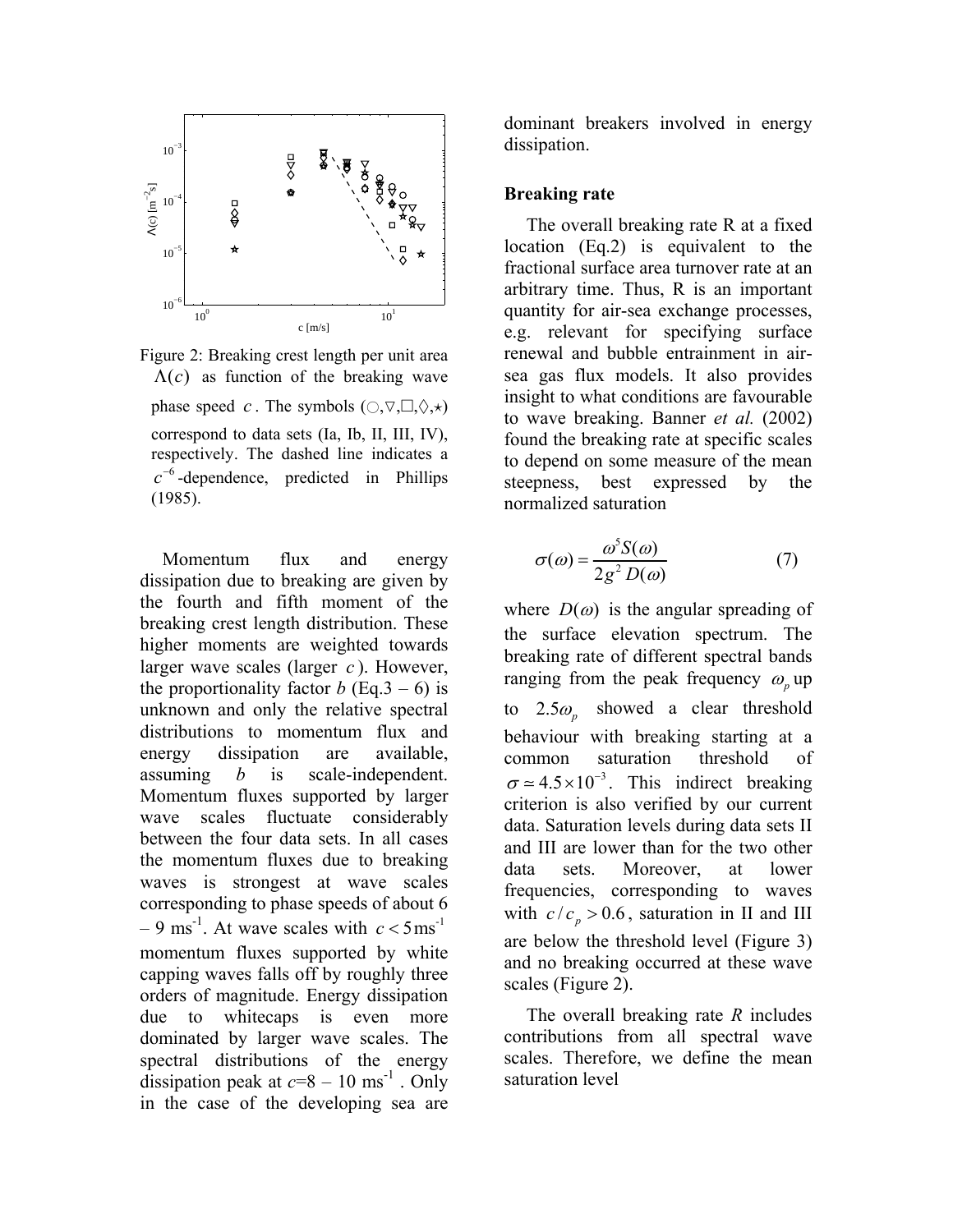$$
\sigma_b = \left\langle \frac{\omega^5 S(\omega)}{2g^2 D(\omega)} \right\rangle \tag{8}
$$

where  $\langle \rangle$  represents the average over the bandwidth  $\omega_p \le \omega \le 5 \omega_p$  and the duration of the data set.



Figure 3: Wave saturation  $\sigma$  as function of frequency *f* (data sets as indicated in top right corner). The dashed horizontal line represents the threshold for onset of breaking as determined in Banner et al. (2002); the vertical line depicts the dominant wave frequency

Our observations cover the range of mean saturation levels  $5.3 \times 10^{-3} \le \sigma_b \le 8.5 \times 10^{-3}$  (Figure 4). The breaking rate *R* ranges from roughly 50 to 120 breaking events per hour. Previous observations by various investigators using a wide range of observational techniques (for a summary see Gemmrich & Farmer, 1999) report breaking rates  $R \approx 0.1$  to  $0.8 f_p$ . For open ocean conditions these rates relate to the same range of values as observed in this study.



Figure 4: Breaking rate R as function of mean saturation level  $\sigma_b$  within the band  $1 \le \omega/\omega_p \le 5$  and normalized by the theoretical spreading distribution. Symbols same as in Figure 2.

We find the breaking rate *R* to depend roughly linearly on the mean saturation level  $\sigma_b$ , with higher saturation levels leading to more frequent breaking. For this band averaged saturation the threshold for the onset of breaking, however, depends on the actual bandwidth chosen, and the absolute value is therefore somewhat arbitrary.

The good agreement in magnitude and functional dependency of breaking rates inferred from the breaking crest length distributions and various different observation techniques is encouraging that our analysis captures the majority of whitecap events.

#### **Conclusions**

The spectral scale and occurrence rate of breaking waves has been extracted from video recordings of the ocean surface. Most frequent wave breaking occurs at small to intermediate wave scales. The distribution of breaking